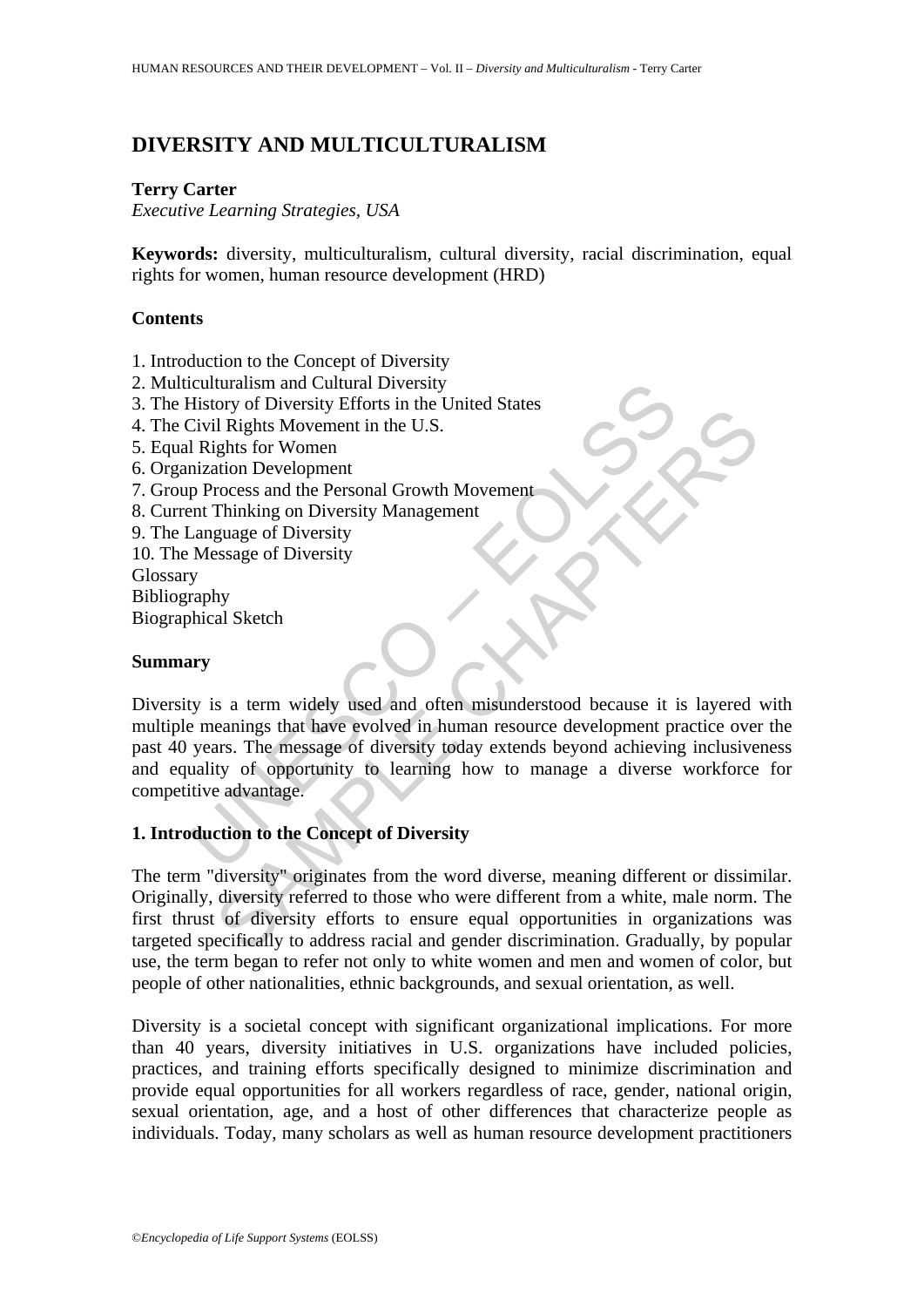have broadened the concept of diversity to include an even wider range of individual differences, as exemplified in this definition offered by Griggs (1995):

Not only does diversity include differences in age, race, gender, physical ability, sexual orientation, religion, socioeconomic class, education, region of origin, language, and so forth but also differences in life experience, position in the family, personality, job function, rank within a hierarchy, and other such characteristics that go into forming an individual's perspective. Within organizations, diversity encompasses every individual difference that affects a task or relationship. Diversity also has an impact on the products and services developed by its workforce as well as on personal, interpersonal, and organizational activities.

This all-encompassing contemporary definition of diversity has led many to confuse the term "diversity" with two closely related concepts, multiculturalism and cultural diversity. Many HRD practitioners who work with organizations to implement diversity initiatives believe that confusion among these terms has diminished the original intent of diversity efforts to focus specifically on racial and gender discrimination.

encompassing contemporary definition of diversity has led many<br>
ilversity" with two closely related concepts, <u>multiculturalism</u><br>
11 EV Many HRD practitioners who work with organizations to imples<br>
believe that confusion a Example 10<br>
State Monderover Monderover Monderover Monderover Monderover Maria Soletic Results<br>
Theorem Respect For States Respect For States Respect For States Respect For Chapter Respect For States Procedure 20<br>
Mondero In the United States, principles of equality and equal opportunity coupled with a focus on the importance of the individual are foundational to diversity efforts in organizations. The value system that upholds equality as a standard worth achieving is distinctly Western in origin; it is deeply embedded in the thoughts and actions of many Western nations including the U.S., Canada, northern Europe, Australia, New Zealand, and others whose societies emphasize the importance of individual rights. For many non-Western countries, however, where an individual focus is replaced by an emphasis on the importance of the collective or group, acceptance of hierarchical and status differences results in greater tolerance for inequalities among individuals. Among the value differences that Marquardt suggests result in different approaches to leadership, learning, communications, and work are these:

*Western Qualities Non-Western Qualities* Individualism Collectivism/Group Achievement Modesty Equality/Egalitarian Hierarchy Winning Collaboration/Harmony Guilt (internal self-control) Shame (external control) Pride Saving Face Respect for Results Respect for Status Respect for Competence Respect for Elders Time is money Time is life Action/doing Being/acceptance Systematic/mechanistic Humanistic Tasks Relationships/loyalty Informal Formal Directness/assertiveness Indirectness Future/change Past/tradition Control Fate Specific/linear Holistic Verbal Non-verbal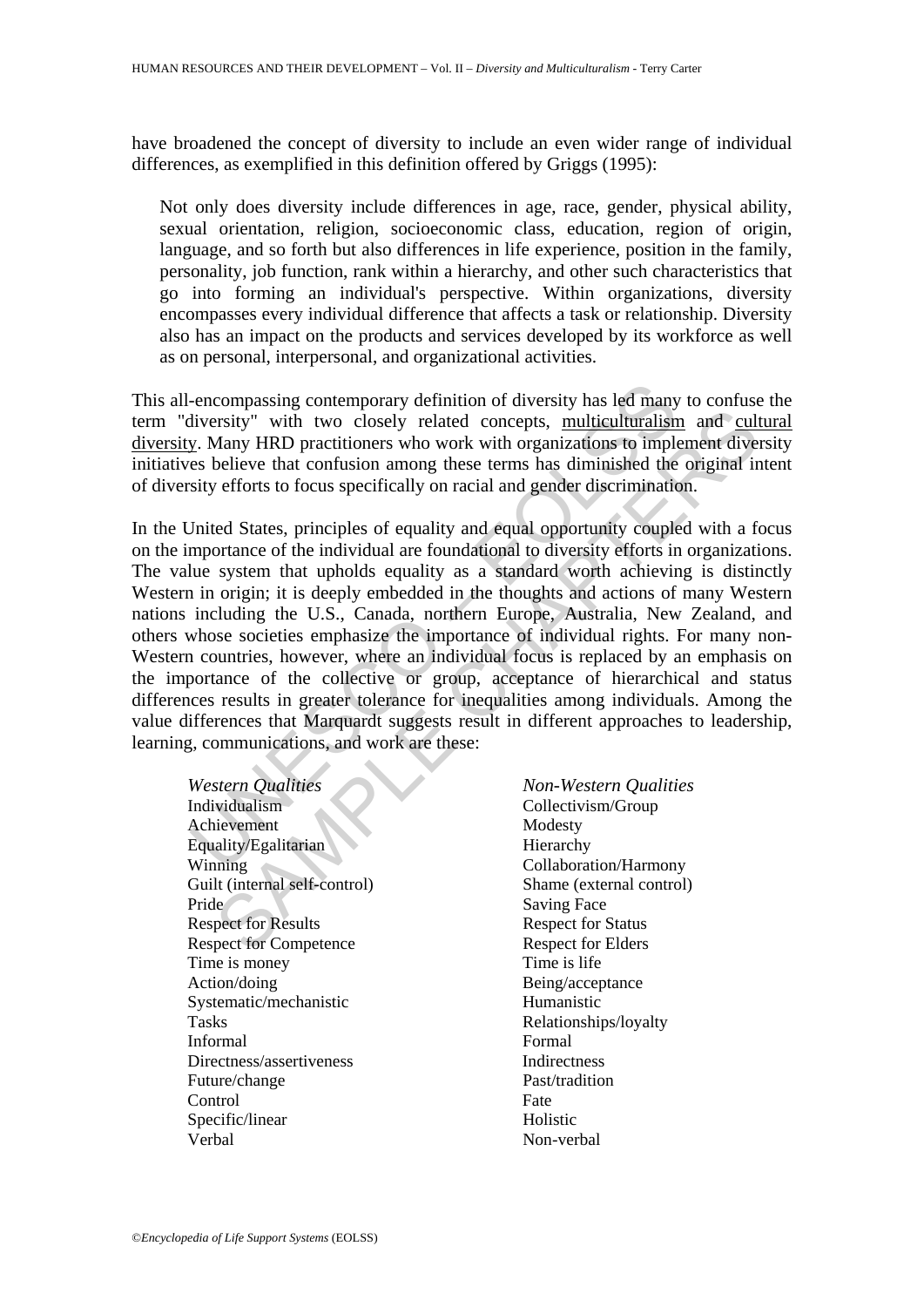It is useful to appreciate, then, that diversity as an organizational imperative has specific meaning in a Western context that it does not necessarily imply in many non-Western countries. What *is* helpful to understand from an international perspective is the nature of *cultural diversity* and the organizational implications of multiple cultures.

-

- -
- -

# TO ACCESS ALL THE **10 PAGES** OF THIS CHAPTER, Visit: http://www.eolss.net/Eolss-sampleAllChapter.aspx

#### **Bibliography**

**TO ACCE[SS](https://www.eolss.net/ebooklib/sc_cart.aspx?File=E1-10-03-03) ALL THE 10 PAGES OF THIS CHAP!**<br>Visit: http://www.eolss.net/Eolss-sampleAllChapter.a<br>phy<br>Y. (2000). *Managing diversity—The courage to lead*. Westport, CN: Quont<br>sive experience as an African-American woman con **VISIL: http://www.eolss.net/Eolss-sampieAllt.Inapter.aspx**<br>
(2000). *Managing diversity—The courage to lead*, **Westport, CN:** Quorum. [Drawing<br>
experience as an African-American woman consulting with executives on dive Cross, E. Y. (2000). *Managing diversity—The courage to lead.* Westport, CN: Quorum. [Drawing upon her extensive experience as an African-American woman consulting with executives on diversity issues in many different organizational settings, Cross explores oppression in race, gender, and culture at the individual, group, and system level. She asserts that if organizational leaders are to resolve issues of oppression in the workplace, they must first confront emotional and psychological barriers to change.]

Griggs, L. B. (1995). Valuing diversity®: Where from...where to? In L. B. Griggs & L. Louw (Eds.), *Valuing diversity®: New tools for a new reality* (pp. 1-14). NewYork: McGraw-Hill. [In this opening chapter to an edited book of examples of diversity initiatives in action, Griggs defines diversity and why it is important to today's organizations.]

Marquardt, M. J. (1999). *HRD challenges across cultures*. [Marquardt explores the wide range of cultural differences that characterize Western and non-Western cultures and their implications for HRD practice.]

Miller, J. B. (1976). *Toward a new psychology of women*. Boston: Beacon Press. [Miller's description of dominant and subordinate group patterns of interaction between men and women and how they create and sustain inequity has become a classic in feminist literature and is still timely for its message.]

Thomas, R. R. (1991). *Beyond race and gender: Unleashing the power of your total work force by managing diversity.* New York: AMACOM. [Thomas writes to a managerial audience about managing diversity in organizations, using case studies to examine the elements that are blocking full use of employee potential.]

Thomas, R. R. (1996). *Redefining diversity*. New York: AMACOM. [Thomas expands the concept of diversity to include differences and similarities in ideas, as well as functions and people. He uses a diversity paradigm to assess organizational readiness to manage diversity, detailing eight options for action and their risks. He examines case studies of diversity at work in companies such as BellSouth, Hallmark Cards, and General Motors.]

Yakura, E. K. (1996). EEO law and managing diversity. In E. E. Kossek & S. A. Lobel (Eds.), *Managing diversity: Human resource strategies for transforming the workplace* (pp. 25-50). Cambridge, MA: Blackwell. [ Yakura provides a history of EEO law in this chapter, highlighting some of the societal assumptions that underlie EEO and affirmative action legislation and the concept of managing diversity.]

#### **Biographical Sketch**

**Teresa J. (Terry) Carter** is president of Executive Learning Strategies, Inc., an independent management consulting firm. She has a doctorate in Executive Leadership in Human Resource